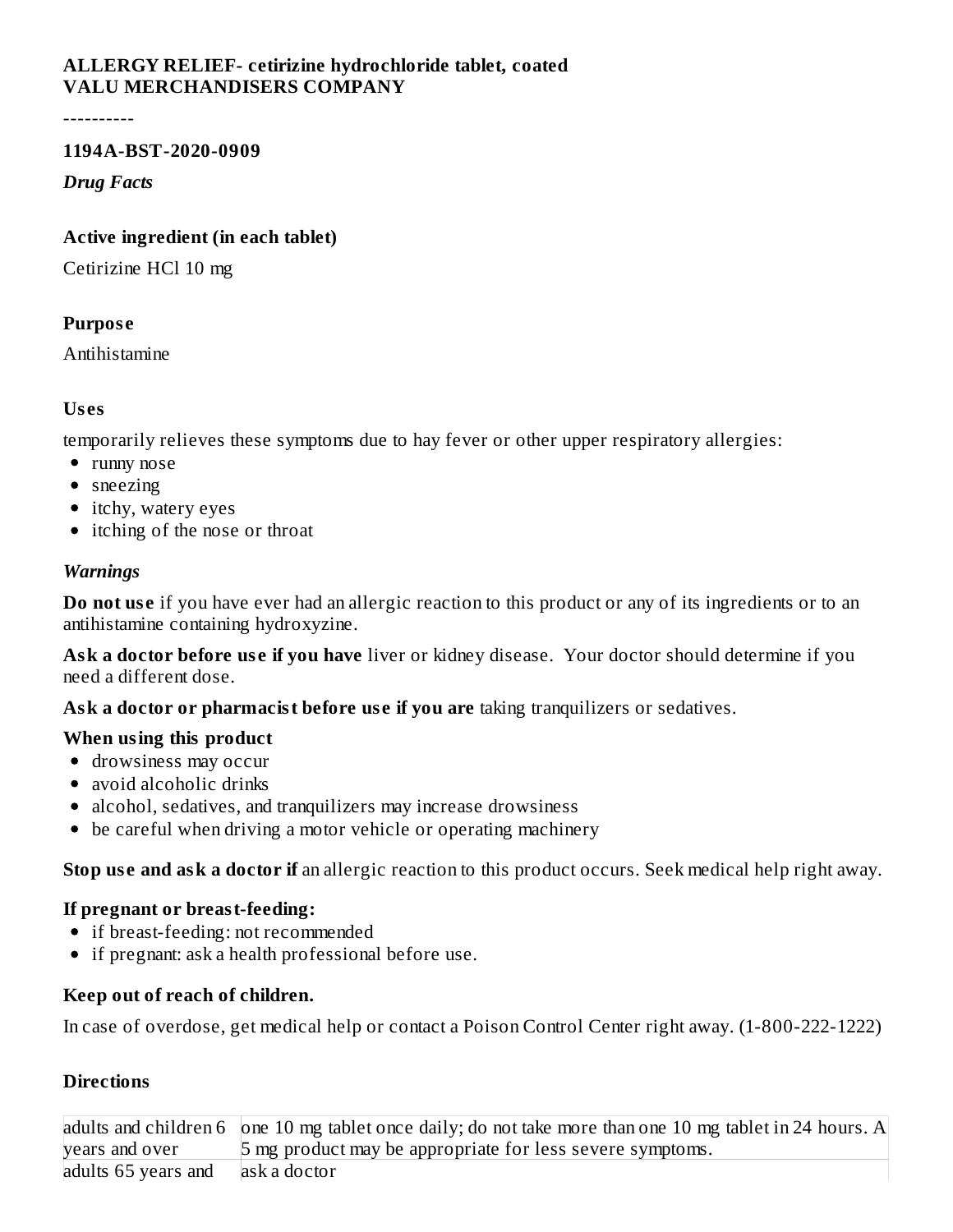| over                                 |  |  |  |  |
|--------------------------------------|--|--|--|--|
| children under 6 years as k a doctor |  |  |  |  |
| of age                               |  |  |  |  |
| consumers with liver ask a doctor    |  |  |  |  |
| or kidney disease                    |  |  |  |  |

### **Other information**

- store between 20 to 25°C (68 to 77°F)
- retain carton for complete product information and warnings

## **Inactive ingredients**

colloidal silicon dioxide, croscarmellose sodium, hypromellose, lactose monohydrate, magnesium stearate, microcrystalline cellulose, polyethylene glycol, titanium dioxide.

## **Questions or comments?**

1-844-705-4384

# **PRINCIPAL DISPLAY PANEL**

Best Choice® COMPARE TO THE ACTIVE INGREDIENT IN ZYRTEC® ALLERGY† Original Prescription Strength ALLERGY RELIEF 24 hour Actual Size Cetirizine HCl Tablets, 10 mg / ANTIHISTAMINE Indoor and Outdoor Allergies Relief of: • Sneezing • Runny Nose • Itchy, Watery Eyes • Itchy Throat

14 TABLETS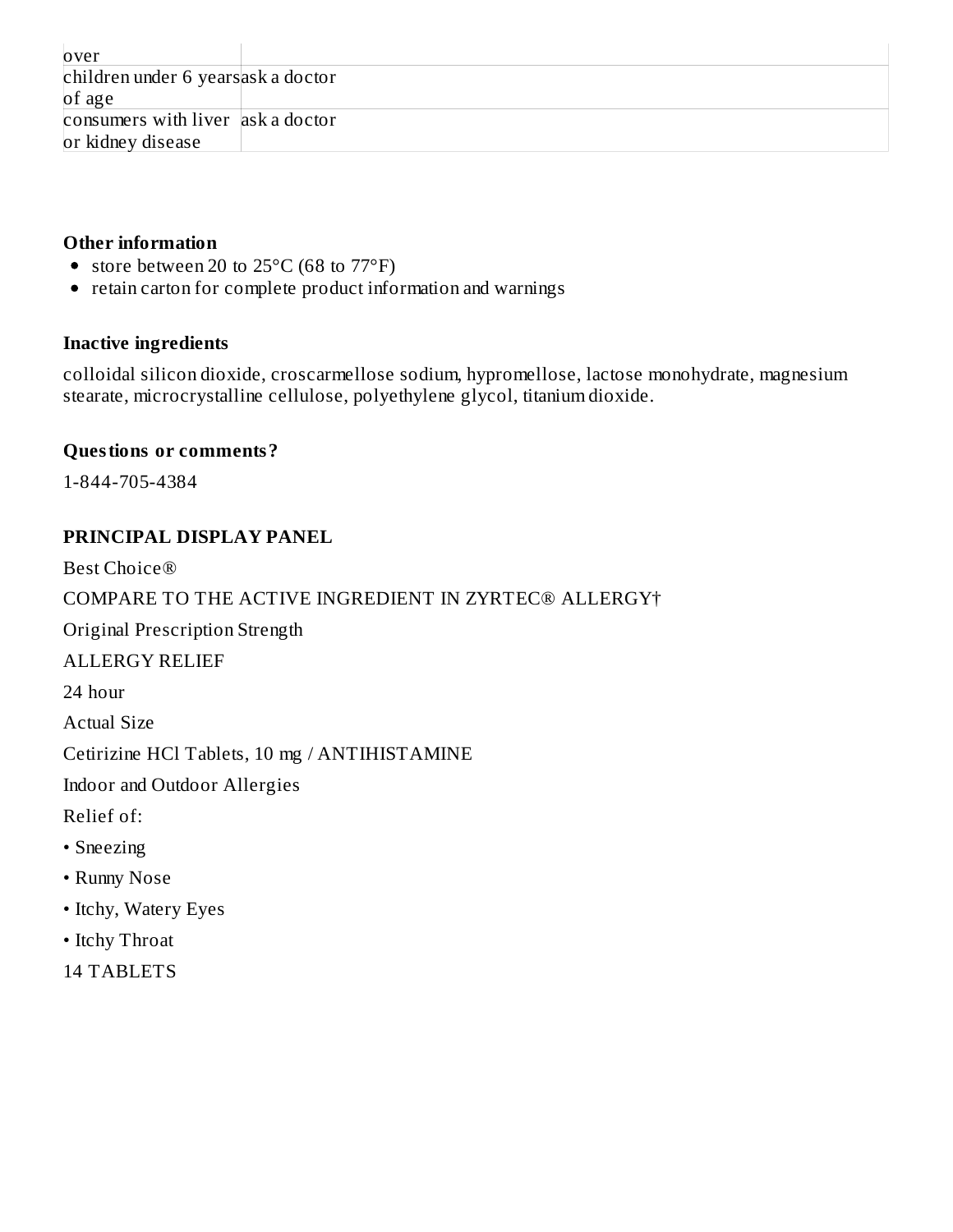

| <b>ALLERGY RELIEF</b><br>cetirizine hydrochloride tablet, coated |                |                    |               |  |  |  |  |  |  |
|------------------------------------------------------------------|----------------|--------------------|---------------|--|--|--|--|--|--|
| <b>Product Information</b>                                       |                |                    |               |  |  |  |  |  |  |
| <b>Product Type</b>                                              | HUMAN OTC DRUG | Item Code (Source) | NDC:63941-194 |  |  |  |  |  |  |
| <b>Route of Administration</b>                                   | ORAL           |                    |               |  |  |  |  |  |  |
|                                                                  |                |                    |               |  |  |  |  |  |  |